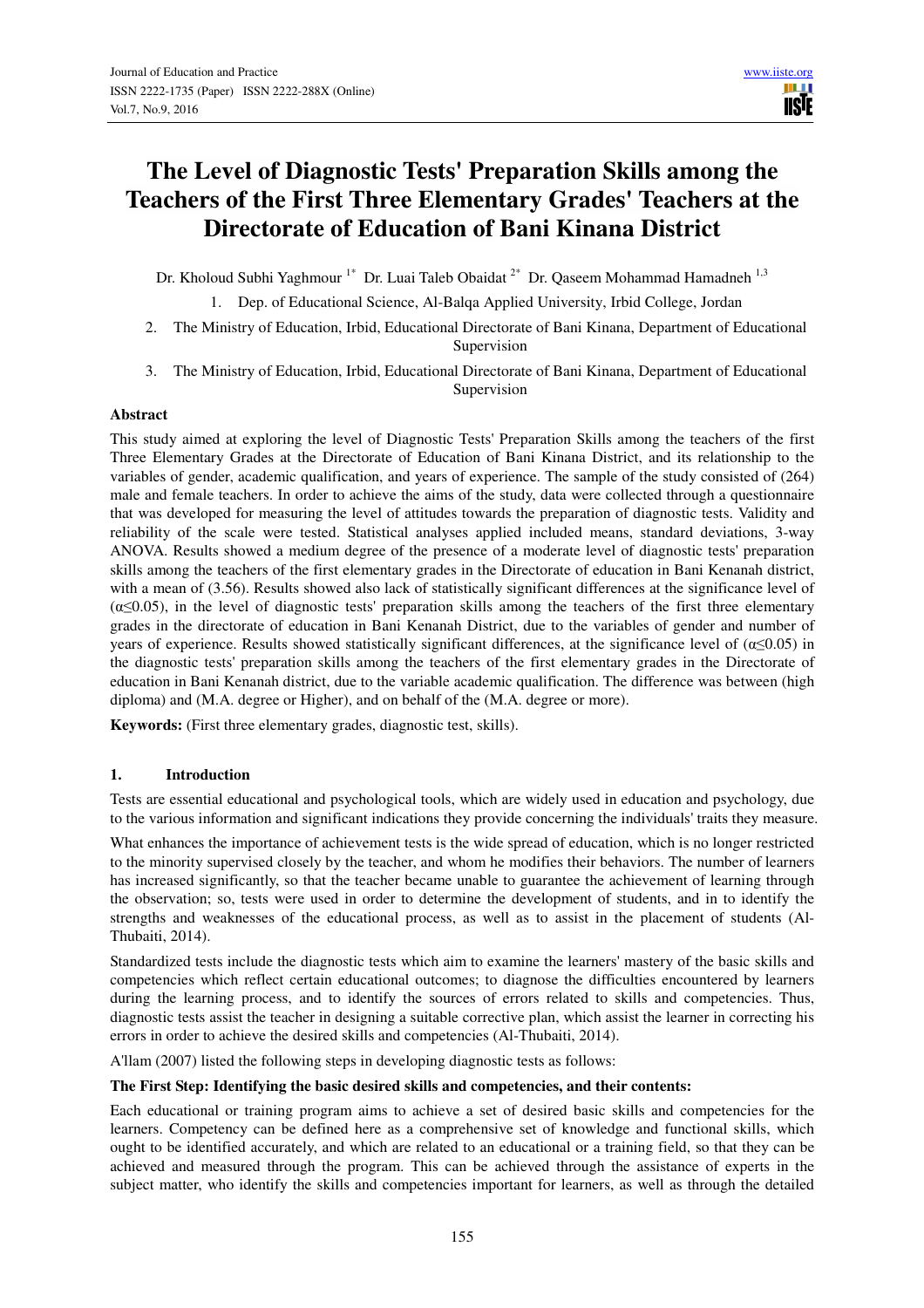analysis of the content of the curriculum or the training topic, and evaluating the needs of the targeted group. And in training, the identification of the desired skills can be achieved through the analysis of the job content.

The identification of the skills and competencies requires a set of considerations related to the scope of the skill, its learnability, and the transferability of impact, and the representation of the desired end behavior. The first step is not enough for developing a diagnostic test. The basic skills are intricate outcomes, which incorporate information and mental, psychological and motor process, thus, they require an analysis which organize their content and reveals the relations among them.

#### **The Second Step: Analysis of Basic skills and Competencies in order to identify their components:**

There are several methods for analyzing the competencies, which include: the hierarchical analysis of skill, which identifies the secondary skills and information which ought to be learned in an ordered, consecutive, and hierarchical manner, in order to achieve the desired basic competency. For the purposes of conducting this analysis, we ought to ask ourselves: what are the requirements and behavioral components needed for the learner in order to be able to achieve the basic skill? After the identification of the requirements, we repeat the question for each of its components, so that we are able to identify the behavior acquired by the learner. The requirements should be organized hierarchically based on their contribution to the development of the basic skill or competency, so that the input behavior can be considered as the base of the pyramid, upon which the levels of behavior are organized from the most simple into the most intricate and difficult, till we reach the top of the pyramid, which represents the basic skill. However, it's necessary to be knowledgeable about learning methods prior to conducting the analysis.

## **The Third Step: Formulating the Behavioral Aims:**

Next, the behavioral aims related to the results of analysis are formulated. Those results incorporate skills and knowledge, whose identification assists in formulating the procedural and behavioral outcomes, which can be noticed directly and measured through the items of exams. The diagnostic test is criterion referenced test, whose development depends on the behavioral aims which identifies accurately the outcomes of the educational process beyond doubt. Thus, the formulation of aims is related to the basic skills identified. They incorporate usually four elements: description of expected behavior, the referential content, conditions of performance, and the level of performance.

## **The Fourth Step: Constructing the Items of the Test**

This step requires a complete knowledge about the methods for selecting the most appropriate items which measure the behavioral outcomes identified directly, and which requires also the mastery of the content of the educational or training program, as well as the characteristics of the learners. This is due to the fact that those items discriminate between those who were capable of achieving the aims and those who had encountered difficulties, and diagnose the errors and gaps of the educational process.

The importance of diagnostic tests is related to (Jerusalem Open University, 2000): that they are analytical to an extent which exceeds the capabilities of ordinary teachers, they make teachers more attentive to the important elements in the educational process, in addition to its steps and the expected difficulties. Diagnostic tests save also the time and effort of the teacher, which are related to the diagnostic process, and provides him with ample time for corrective teaching, and they assist learners in identifying their educational needs through their emphasis on his errors in a regular manner, and they provide the students with programs for corrective teaching, or relevant recommendations, which saves his time and effort and contributes to organizing the educational process.

And for the diagnostic tests to be highly effective, they ought to have the following features (Al-Mugrabi, 2008):

- They have to be a part of the curriculum, whose aims are clearly defined.
- They require that the items of the test have direct responses, which are functional to the highest degree possible.
- The tests ought to be analytical, based on the experimental data related to learning difficulties and the difficult topics.
- The tests ought to reflect the mental processes of the learner sufficiently, so that they enable the identification of the errors.
- The tests ought to provide their users with corrective means for each identified error.
- The tests ought to be designed so that they cover a long series of learning in an organized manner.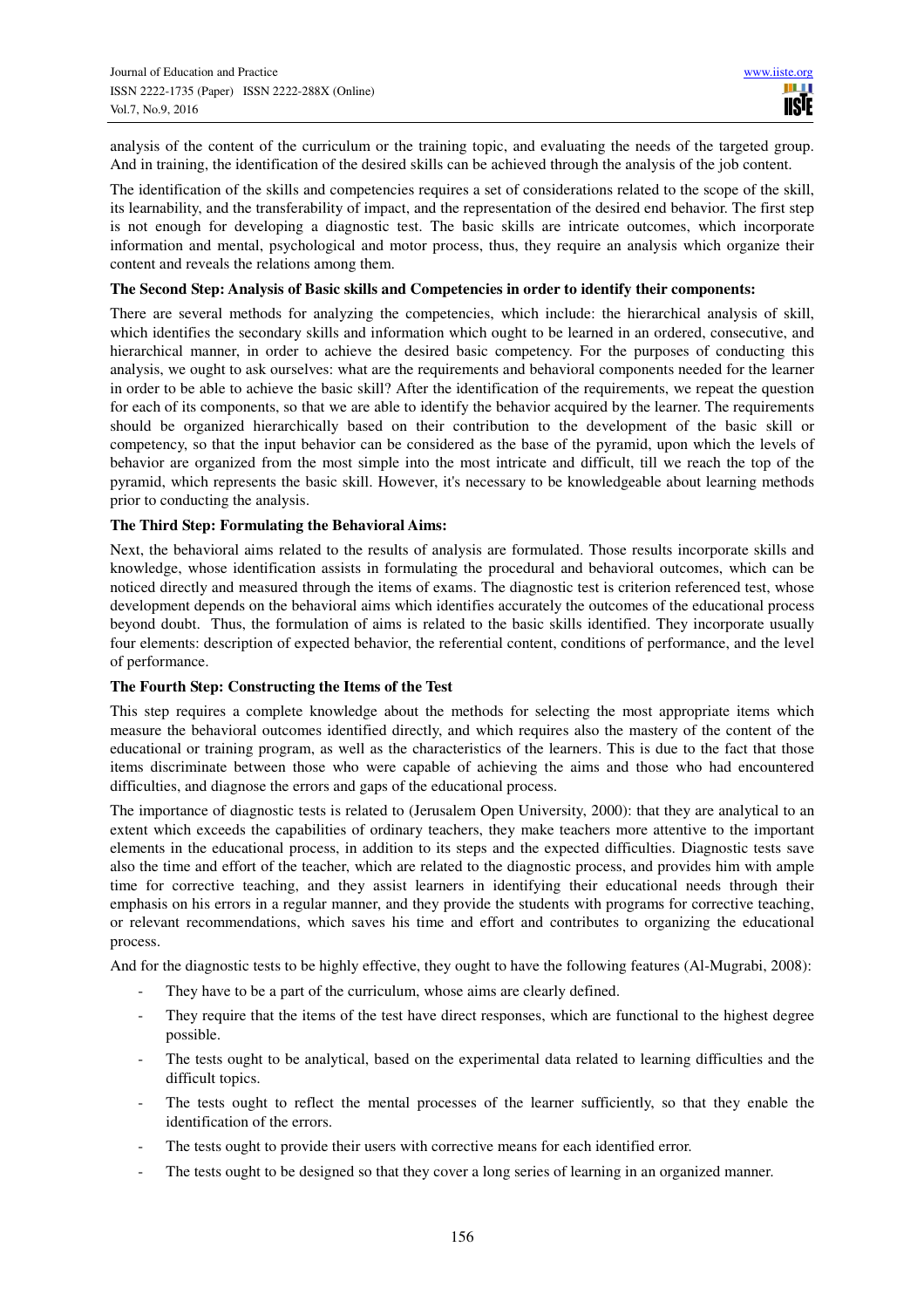# **2.1. Problem and Questions of the Study**

Due to the importance of the diagnostic tests in measuring and assessing the achievement of students, and the importance of the mastery of the principles of developing diagnostic tests by the teachers, who are responsible for monitoring the students and evaluating and correcting their development, and reporting their progress, the teacher contributes to success or failure of the educational process, through preparing and implementation of diagnostic tests. The researchers noticed some shortcomings in the process of preparing the diagnostic tests among the teachers of the first three grades, which is one of their essential responsibilities, this study aimed at exploring the level of mastery of the principles of developing diagnostic tests among those teachers at the directorate of education in Bani Kenanah district. Specifically, this study aimed to answer the following questions:

- What is the level of mastery of the skills of preparing diagnostic tests among the teachers of the first three elementary grades in the directorate of education in Bani Kenanah district?
- Are there statistically significant differences at the sig. level of  $(\alpha=0.05)$  in the mastery of the skills of preparing diagnostic tests among the teachers of the first three elementary grades in the directorate of education in Bani Kenanah district due to the variables of (academic qualification, gender, years of experience)?

## **2.2. Importance of the Study:**

Diagnostic tests are among the modern educational methods, which were adopted by the ministry of education, because of its important features, which are reflected in their emphasis on previous learning and prerequisites, and dealing with the individual differences among the students, through variation the activities and methods, and the identification of the educational activities which achieve the educational aims, the identification of the students' expected errors, as well as the expected difficulties, and the variety of modern learning strategies, enhancement of strengths and solving weaknesses among the students. The importance of the present study is related also to the fact that it is one of the first studies which explore the mastery of the skills of preparing the diagnostic tests among the teachers of the first three grades in the directorate of education in Bani Kenanah district. The importance of the study is also related to the importance of its results in the light of which the future of the students is determined, as well as the importance of the role to be played by the student of the first three elementary grades in terms of the their self- developments through reading about how to prepare diagnostic tests and their role in compensating for the weaknesses of students in the previous skills.

#### **2.3. Aims of the Study:**

This study aims to explore the level of mastery of the skill of preparing the diagnostic tests among the teachers of the first three elementary grades at the schools in the Bani Kenanah district, and to explain the attitudes of the participants of the study on the items of the scale of the study, which are related to the attitudes about the mastery of the skill of preparing the diagnostic test as a whole, due to the variables of: gender, number of years of experience, and the academic qualification.

## **2.4. Scope and Limitations of the Study:**

This study is restricted to the skills required for the preparation of the diagnostic tests among the teachers of the first three grades, which are included in the study, which consists of (25) items, which was prepared for the measurement of the mastery of those skills among the teachers of the first three elementary grades at the public schools in the directorate of education in Bani Kenanah District.

## **2.5. Operational Definitions:**

**Diagnostic Test:** exploring the level of students' mastery of the skills he learned in the previous educational stages, and the identification of the strengths and weaknesses, through which the corrective plan is prepared for the improvement of the educational process.

**Teachers of the first Three Grades:** the persons employed by the ministry education in the public schools of Bani Kenanah, who are responsible for teaching the students of those grades, and for assisting the students in acquiring the educational skills required for the cognitive, mental, emotional and performative development.

**The First Three Grades:** the first stage of elementary education, which lasts for three academic years from the first grade to the third grade, and in which education is compulsory.

Skills: the set of knowledge learned previously by the students, which are related to the curriculum of the first three grades in reading, writing and Maths.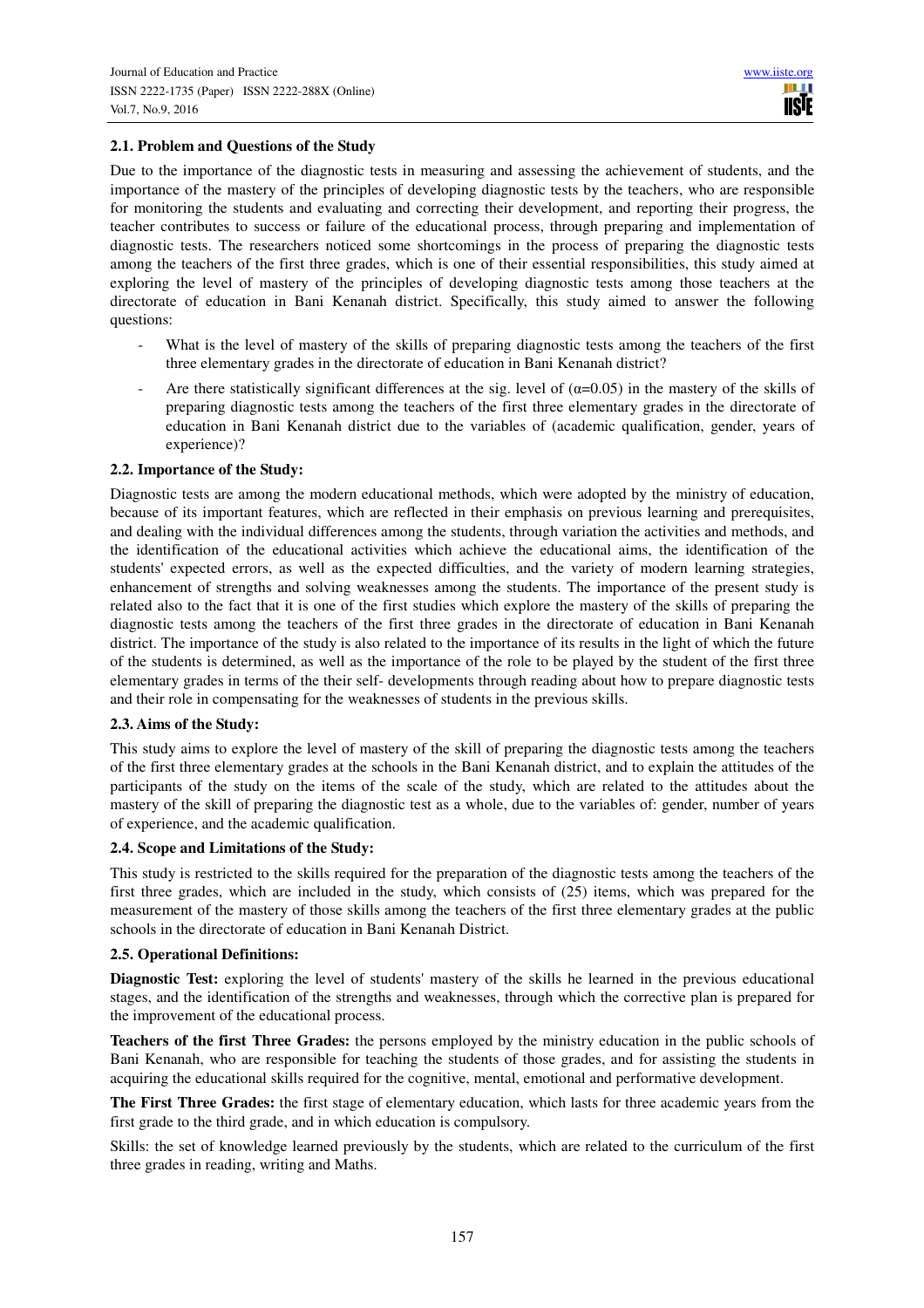# **3.6. Review of Literature:**

The following are some of the studies which explored the diagnostic tests:

Casmir (2014) conducted a study which aimed at exploring the relationship between the performance of students in the scores of constructive and diagnostic tests at secondery schools. The population of the study consisted of (1956) students at the secondery schools, who were learning Biology in the academic Year 2008/2009. The random sample was used, and the sample of the study consisted of (650) students from (14) schools. The data collecting methods included the documents related to the constructive and diagnostic tests. Based on the analysis of data, the results revealed that the scores in the tests at seven out of ten schools, were statistically significant, and the relationship was statistically significant at the mixed and boys' schools, and statistically insignificant at the girls' schools.

Fhloinn, & Bhaird & Nolan (2014) aimed to determine the students' mathematical knowledge on entry. It aimed also to provide an early indication of which students are likely to need additional help, and hopefully encourage such students to avail of extra support mechanisms at an early stage. A questionnaire was developed to explore students' perspectives on diagnostic testing. Analysis of responses received to the questionnaire provided an interesting insight into students' perspectives including the optimum time to conduct such a test, their views on the aims of diagnostic testing, whether they feel that testing is a good idea, and their attitudes to the support systems put in place to help those who scored poorly in the test.

Al-Thubaiti (2014) sought to develop a criterion referenced diagnostic test to measure the teachers ability at developing personal tests in the subject of computer sciences, through the identification of the psychometric properties of the criterion referenced test. The researcher used the descriptive method, through the use of a cluster random sample which represents the population of the study. The results of the study showed the presence of a low level of teachers' mastery of the skills related to the development of achievement tests for the computer science, and the presence of statistical significant differences on behalf of those with more years of experience, as well as statistically significant differences based on the qualification, on behalf of the educational master of arts; additionally statistically significant differences were related to the training courses, and on behalf of the multiple training courses.

The study of Al-Tarawneh (2003), aimed to explore the impact of the using Arabic Grammar in diagnostic method, compared to the ordinary method, on the learning of Grammar among Ninth graders at the schools in the directorate of Irbid city center. The researcher chose a sample consisting of (146) male and female students, from two schools, who were selected randomly and divided into two groups, one of which studied through the use of the diagnostic method, while the other group studied through the use of the ordinary method. The results showed that the scores of the students who studied through the diagnostic method, were higher than the scores of the students who studied through the use of the ordinary method, as well as the presence of statistically significant differences ascribed to the method of treatment.

Al-Gamri (1998) examined the level of the knowledge of the elementary grades female teachers in Yemen about the skills required for the preparation of the school tests and their attitudes towards them. The sample of the study consisted of (525) elementary teachers at the schools of the capital city, and two tools were used: the test which was used to measure the skills of the teachers in preparing tests which was developed by Jaradat (1988), the second tool is the scale of the teachers' attitudes towards the school tests, which was developed by Awdeh (1990). The results showed that the level of knowledge among the elementary grade teachers was below the acceptable level, and that the knowledge of the holders of the three degrees (College diploma, Teachers' institute, secondery school). The results showed also that teachers have positive attitudes towards the school tests, and that gender and experience have their impacts on the attitudes, however, in terms of the qualifications, the results showed that B.A teachers have more positive attitudes in comparison to the other qualifications.

Ismail (1995) investigated the impact of the corrective diagnostic tests on the ability to solve mathematical problems in Malaysia. The researcher categorized the aims of the test based on significance, and used another categorization for the development of diagnostic items which correspond to each aim, so that the tests incorporate the linguistic, planning, strategic and algorithmic aspects. The sample of the study included (1255) students in Malaysia. The test showed a high reliability, which applies also to aims and items. The results were examined in terms of four dimensions: face validity factors, factors related to construct validity, the factors related to the topic, and the difference between the external elements and the topic of the study. The study concluded that significant relationships exist between the corrective diagnostic tests and the students' ability at solving the mathematical problems.

Jason (1985) explored the impact of using diagnostic tests, and additional scaffolding physics' lessons on the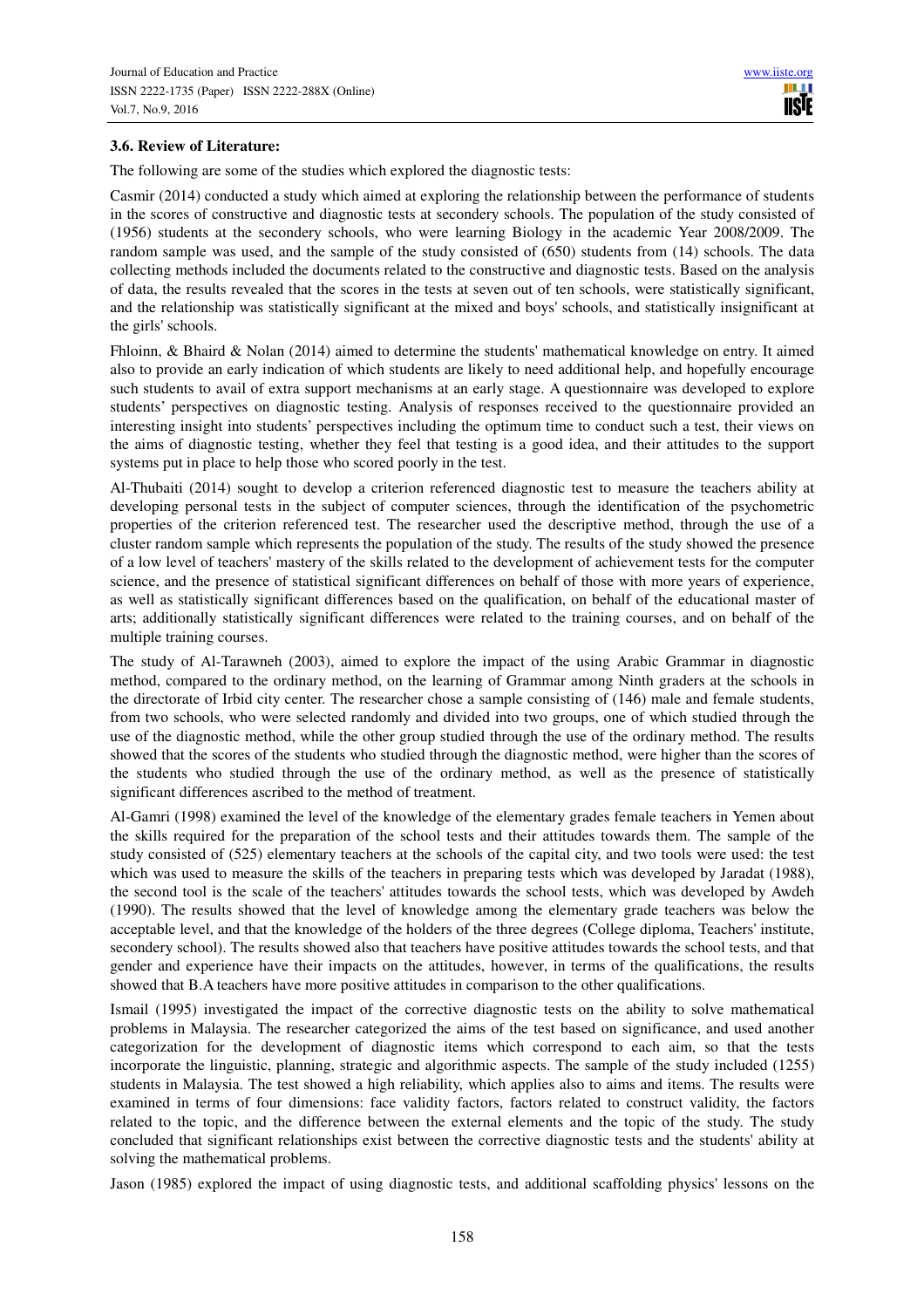achievement of the students in physics. (97) Students participated and were classified into two groups: a control and an experimental group. The results of the study revealed a statistically significant impact of the diagnostic tests and scaffolding lessons on the achievement of students in physics, in addition to the retention of the information by the students when diagnostic tests are used, in addition to the corrective learning.

Waught (1985) examined the effect of using diagnostic tests through the microcomputer on the achievement of students and their attitudes. The population of the study included  $9<sup>th</sup>$  and  $10<sup>th</sup>$  grade students, who studied Biology for three consecutive semesters, and were taught using two different methods in the state of Georgia. The study employed two levels of treatment, an experimental and a comparative. The experimental group was taught through the microcomputer, and 30 minutes were dedicated to diagnostic tests. The comparative group was taught through behavioral aims in addition to extra activities, in addition to the preparation of publications, posters, and reports to be carried out within (30-60) minutes. The results showed that the computerized diagnostic tests have a positive impact on increasing the achievement of students in science.

## **3.7. Comment on the Previous Studies:**

The review of literature showed that most of the studies were conducted in settings outside Jordan, and their results showed that diagnostic tests were useful in improving the knowledge of students among both teachers and students, as this method emphasizes the importance of individualized instruction, which keeps up with the developments of modern age. However, some studies explored the impact of diagnostic tests and the attitudes of teachers towards them, and the present study employed the literature in developing the theoretical framework of the study, and the tool of the study.

#### **4.1. Sample of the Study:**

The sample of the study consisted of (264) first three elementary grades' teachers at the public schools in directorate of education in Bani Kenanah district, who were chosen randomly, and table (1) shows the demographic characteristics of the participants of the study, according to the personal and professional variables:

#### **Table (1):**

| Variables                     | category            | frequency | percentage |
|-------------------------------|---------------------|-----------|------------|
| Gender                        | Males               | 41        | 15.53      |
|                               | Females             | 223       | 84.47      |
|                               | Total               | 264       | 100        |
| Number of Years of Experience | Less than 5 years   | 96        | 36.36      |
|                               | $5-10$ years        | 100       | 37.88      |
|                               | More than ten years | 68        | 25.76      |
|                               | Total               | 264       | 100        |
| Academic Qualification        | B. A                | 131       | 49.62      |
|                               | High Diploma        | 75        | 28.41      |
|                               | M.A or Higher       | 58        | 21.97      |
|                               | Total               | 264       | 100        |

The distribution of the participants of the study according to the personal and professional variables:

Table (1) shows that:

- Concerning the variable of gender: we notice that the female teachers of the first three grades in the directorate of education in Bani Kenanah district have the highest frequency (223), with a percentage of (84.47%), while male teachers have the lowest frequency (41), and a percentage of (15.53%).
- Concerning the variable of years of experience: we notice that the teachers of the first three grades in the directorate of education in Bani Kenanah district with (5-10) years of experience, have the highest frequency (100), with a percentage of (37.88%), while teachers with more than ten years of experience have the lowest frequency (68), and a percentage of (25.76%).
- Concerning the variable of academic qualification: we notice that the teachers of the first three grades in the directorate of education in Bani Kenanah district with a B.A degree have the highest frequency (131), with a percentage of (49.62%), while teachers holding an M.A certificate or higher have the lowest frequency (58),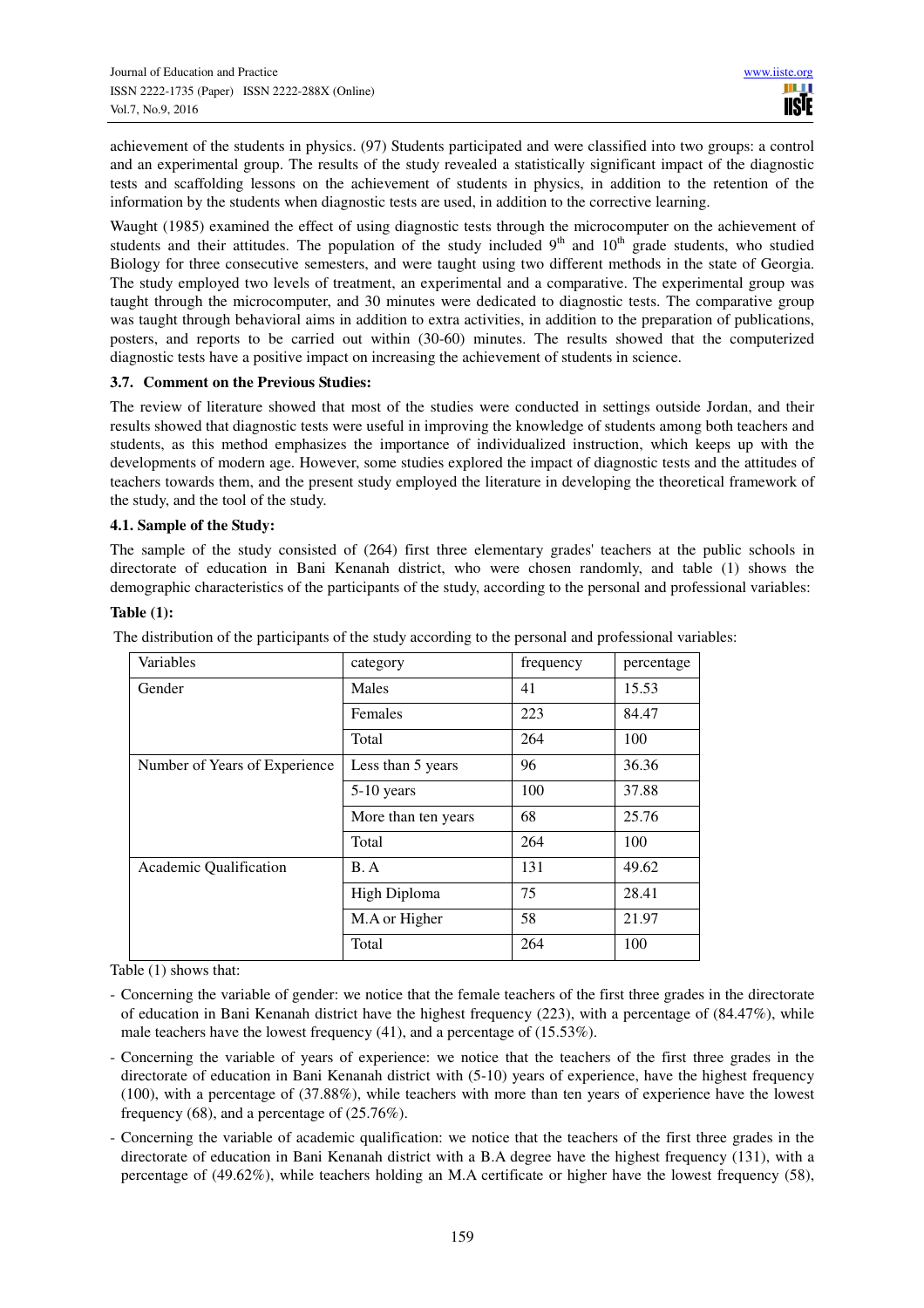and a percentage of (21.97%).

## **4.2. Tool of the Study:**

The tool of the study is a questionnaire, consisting of (18) items, which were completed by the teachers of the first three elementary grades in the directorate of education in Bani Kenanah District.

## **4.3. Validity of the Scale:**

The items of the questionnaire were reviewed by a panel of experts, which consisted of (9) faculty members at the Jordanian universities, with PhD. In curricula, educational administration, assessment and evaluation, as well as a number of educational supervisors in maths, elementary education, and a group of teachers of the first three elementary grades, for the purposes of checking the validity of the items. Based on the comments of the experts, five out of (23) items were removed, so that the final version of the questionnaire consisted of (18) items.

#### **4.4. Reliability of the Scale:**

In order to test the reliability of the scale of the study, test-retest method was used, with an interval of two weeks between the first and second administration of the tool on a pilot sample consisting of (24) male and female teachers of the first three elementary grades in the directorate of education in Bani Kenanah district, from out of the sample of the study. Cronbach alpha coefficient for the scale as a whole was (0.87), which is an acceptable value for the purposes of the current study, being higher than (0.70).

#### **4.5. Variables of the Study:**

- 1. The independent variables:
- Gender: which has two categories (male, female).

- Number of years of experience: with three categories (less than five years (5- years), from 5-10 years, and more than 10 years  $10+$ ).

- Academic Qualification: with three levels (B.A, High Diploma, M.A or higher).

2. The dependent variables, which included the level of mastery of the skills of preparing diagnostic tests among the teachers of the first three elementary grades in the directorate of education in Bani Kenanah district, which is calculated through the scores of the participants in the sample of the study on the items of the scale of the mastery of the skills of preparing diagnostic tests among the teachers of the first three elementary grades, developed by the researchers.

#### **4.6. Procedures of the Study:**

The researchers reviewed the relevant literature and the previous studies, and their tools, in order to develop an appropriate tool. The tool was reviewed and tested in terms of its validity and reliability, and the permissions for conducting the study were given through the directorate of education in Bani Kenanah district. The tool was completed by the sample of the study, and the data were analysed in order to answer the questions of the study, and the findings were discussed and interpreted, and results were demonstrated as well as the relevant recommendations. Finally, an abstract summarizing the aims and results of the study was written.

## **4.7. Scoring of the Scale:**

The questionnaire, in its final version, consisted of (25) items. The researchers used Likert five point scale in scoring, in which (5) points were assigned to an answer of (strongly agree), (4) for (agree), (3) for neutral, (2) for (disagree), and (1) for strongly disagree. And the following categorization system was employed:

- 1. Less than 2.33 points (Low).
- 2. From 2.34-3.66 (medium).
- 3. From 3.67 to 5.00 (high).

#### **4.8. Statistical Analysis:**

In order to answer the questions of the study, frequencies and percentages of the personal and professional variables of the study were calculated, as well as Cronbach alpha coefficient for the sample of the study, the means and standard deviations for the responses of the participants of the study on the items of the scale. One-Sample t-teat was used, and 3-Way ANOVA, in order to reveal the differences between the means of the items of the scale based on the personal and professional variables.

## **5.Results of the Study:**

The results related to the first Question: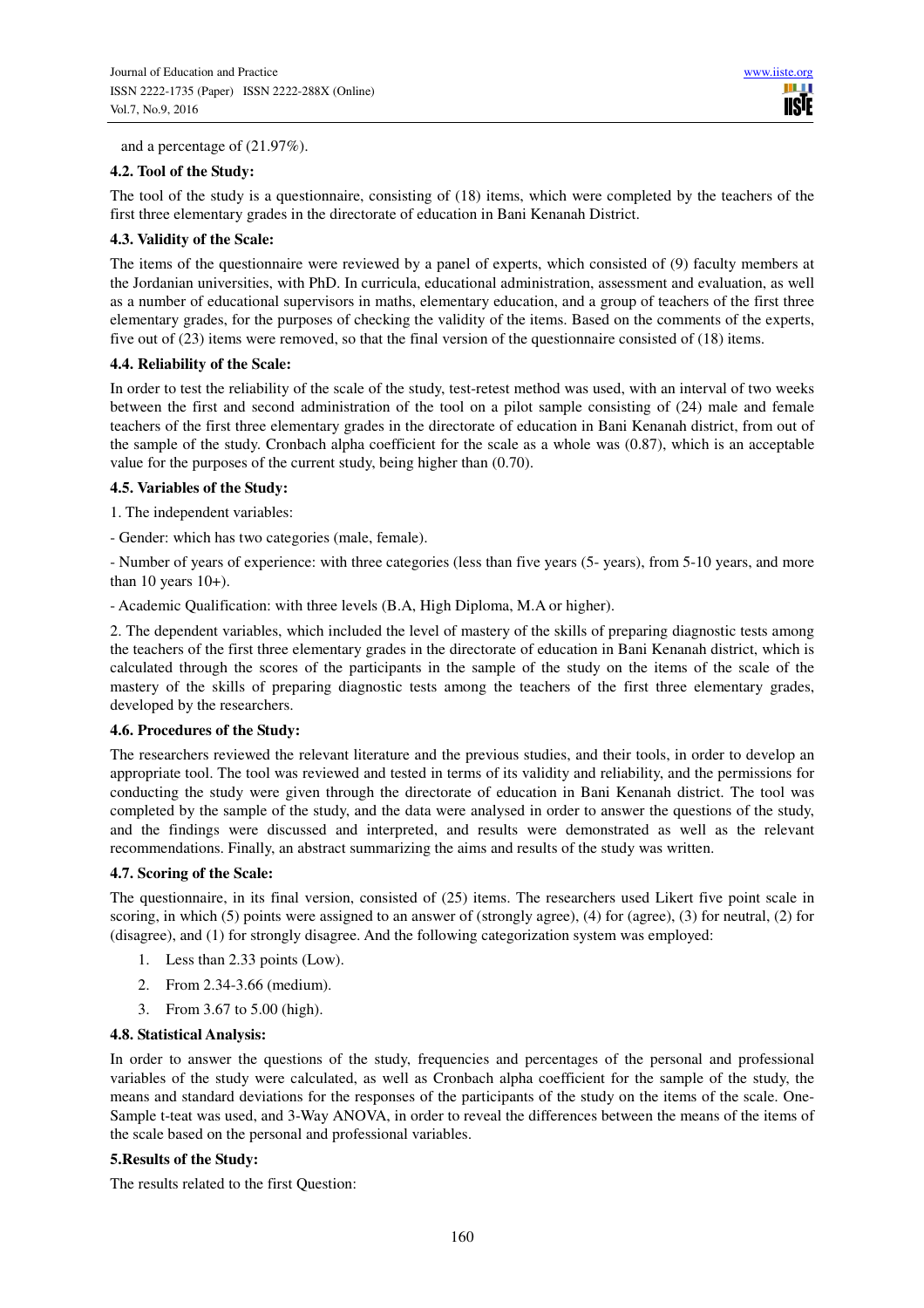-What is the level of mastery of the skills of preparing diagnostic tests among the teachers of the first three elementary grades in the directorate of education in Bani Kenanah district?

In order to answer this question, means and standard deviations for each item of the section, and the section as a whole, were calculated, (One-Sample t-test) was used in order to reveal the level of mastery of the skills related to the preparation of diagnostic tests among the teachers of the first three grades in the directorate of education of Bani Kenanah, as shown in the table below.

#### **Table (2)**

Means and standard deviations for the items and the scale as a whole, concerning the level of mastery of the skills related to the preparation of diagnostic tests among the teachers of the first three grades in the directorate of education of Bani Kenanah (n=264):

| N              | Item                                                                                                                                          | Mean | Standard<br>deviation | Rank           | Level  |
|----------------|-----------------------------------------------------------------------------------------------------------------------------------------------|------|-----------------------|----------------|--------|
| $\mathbf{1}$   | The teacher constructs the test in a scientifically sound manner.                                                                             | 4.19 | 1.01                  | $\mathbf{1}$   | High   |
| 2              | Considers validity and objectivity in the construction of the test.                                                                           | 3.88 | 1.10                  | 5              | High   |
| 3              | The teacher knows that the goal of the test is to reveal the level of the student's mastery<br>of certain attitudes, or skills.               | 3.62 | 1.16                  | 15             | Medium |
| $\overline{4}$ | The teacher knows that the aim of diagnostic tests is to reveal strengths and weaknesses<br>of the students.                                  | 3.45 | 1.53                  | 18             | Medium |
| 5              | The teacher analyses the results of the tests statistically and interpret the results in order<br>to determine the efficiency of the test.    | 3.66 | 1.30                  | 11             | Medium |
| 6              | He develops diagnostic tests at the beginning of the semester.                                                                                | 3.55 | 1.24                  | 16             | Medium |
| $\overline{7}$ | The teacher has the skills required for preparing diagnostic tests.                                                                           | 3.50 | 1.25                  | 17             | Medium |
| 8              | Takes individual differences when he prepared the tests.                                                                                      | 3.65 | 1.19                  | 12             | Medium |
| $\mathbf{Q}$   | He examines the content of the subject before preparing the diagnostic test.                                                                  | 2.50 | 1.37                  | 25             | Medium |
| 10             | The teacher distinguishes between achievement tests and diagnostic tests.                                                                     | 4.01 | 1.17                  | $\overline{2}$ | High   |
| 11             | He identifies the outcomes to be achieved.                                                                                                    | 3.72 | 1.07                  | 10             | High   |
| 12             | Applies the test on all the class without exceptions.                                                                                         | 3.98 | 1.06                  | 3              | High   |
| 13             | He pays attention to weak skills during analysis of results.                                                                                  |      | 1.21                  | $\overline{4}$ | High   |
| 14             | He prepares a table of specifications for the test.                                                                                           |      | 1.02                  | 8              | High   |
| 15             | He prepares a corrective plan when weaknesses in certain skills are revealed.                                                                 |      | 1.17                  | 13             | Medium |
| 16             | The teacher used formative evaluation for the treatment of weaknesses.                                                                        |      | 1.08                  | 5              | High   |
| 17             | He uses a unified corrective plan for all the students.                                                                                       | 2.92 | 1.29                  | 23             | Medium |
| 18             | Teachers cooperate in preparing diagnostic tests for all the students.                                                                        | 3.22 | 1.07                  | 21             | Medium |
| 19             | The teacher conducts a study in order to assess the needs of the targeted group.                                                              | 3.30 | 1.17                  | 20             | Medium |
| 20             | Assistance of experts in the subject matter is sought for specifying the skills and<br>competencies they consider important for the learners. | 3.43 | 1.27                  | 19             | Medium |
| 21             | Items of the test require direct functional responses for situations as possible.                                                             | 3.73 | 1.02                  | 8              | High   |
| 22             | Tests reflect the mental processes of learners.                                                                                               | 3.63 | 1.17                  | 13             | Medium |
| 23             | Teats provide users with corrective means for the problems revealed.                                                                          | 3.88 | 1.08                  | 5              | High   |
| 24             | Tests are prepared in a way which controls for forgetting.                                                                                    | 2.92 | 1.29                  | 23             | Medium |
| 25             | Tests are prepared in a way which controls for forgetting.                                                                                    | 3.22 | 1.07                  | 21             | Medium |
|                | Level of mastery of the skills of preparing diagnostic tests in the directorate of education in<br>Bani Kenanah as a whole.                   | 3.56 | 0.56                  | L,             | Medium |

Table (2) shows that the means of the items related to the "mastery of the skills of preparing diagnostic tests in the directorate of education in Bani Kenanah district", ranged between (2.50-4.19), with the highest mean for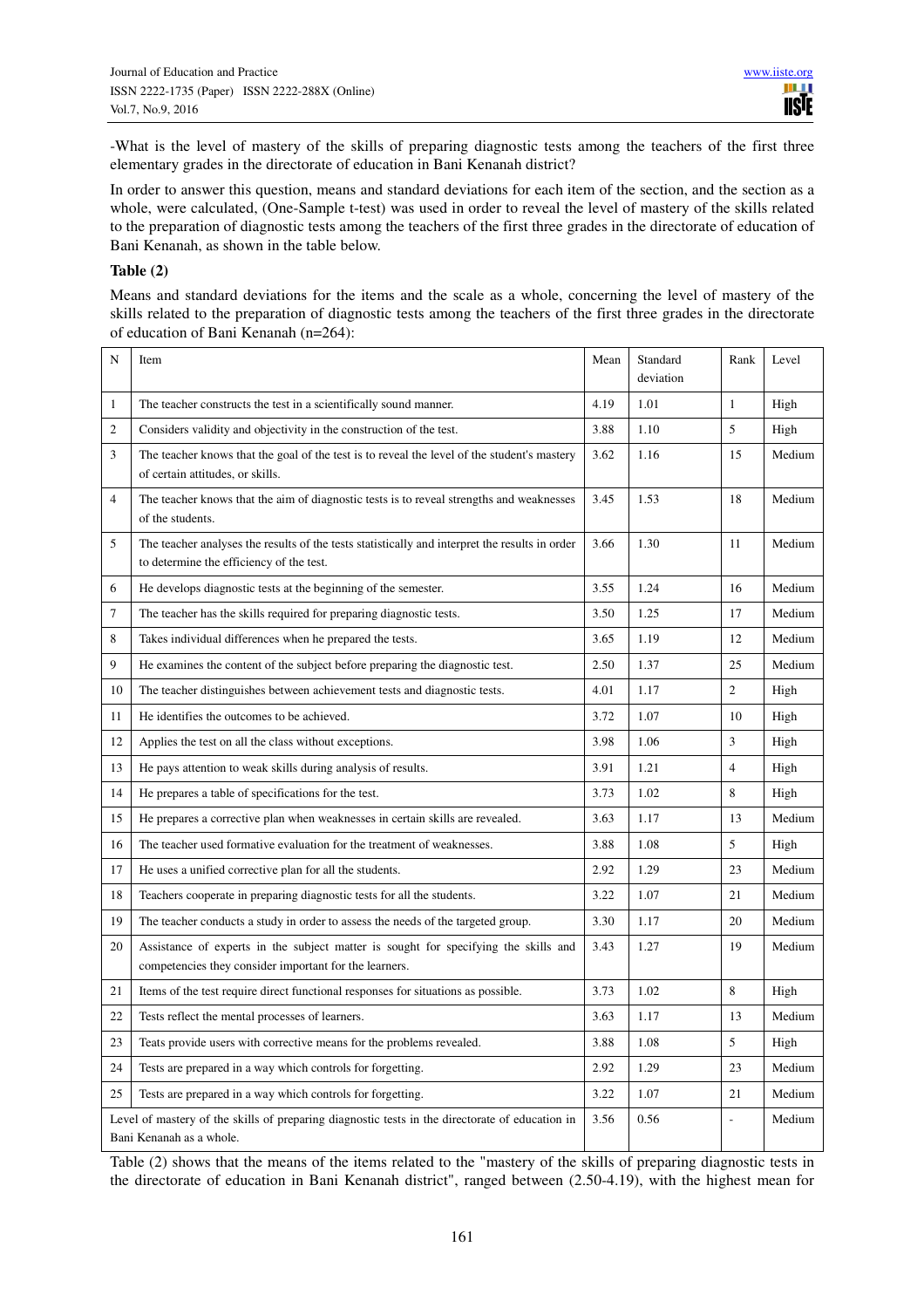item (1), which states that" The teacher constructs the test in a scientifically sound manner.", with a mean of (4.19), and a high level. This can be ascribed to the specification of the desired basic skills and competencies, and their contents, in addition to the behavioral outcomes based on the results of analysis, which include the secondery skills which contribute to their achievement (A'llam, 2007), followed by item number (10), which states that "The teacher distinguishes between achievement tests and diagnostic tests.", with it mean at (4.01) and a high level. This can be due to attending training courses related to the diagnostic and achievement tests, and studying those topics at the university and applying them regularly. That item was followed by item number (12), which states that the teacher "applies the test on all the class without exceptions." with a mean of (3.98), and a high level. The researchers ascribe this result to the fact that the test is applied on all the students, regardless of their levels and their learning methods, and developmental characteristics, as well as participating in training courses. Item (9) came next, which states that the teacher "examines the content of the subject matter before preparing the diagnostic test." With a mean at (2.50), and a medium level, which are ascribed to the teachers' analysis of the content, and examining the weaknesses and strengths. The mean for the whole field related to the mastery of the skills related to the preparation of the diagnostic tests among the teachers of the first three elementary grades in the directorate of education in Bani Kenanah district as a whole was (3.56), with a medium level.

# **Table (3)**

 Results of One-Sample t-Test, in order to reveal the level of mastery of the skills related to preparing diagnostic tests at the directorate of education in Bani Kenanah district:

| level of mastery of the skills related to   Mean<br>preparing diagnostic tests among the                     |      | Standard<br>deviation | Degree of freedom | t value | Sig. |
|--------------------------------------------------------------------------------------------------------------|------|-----------------------|-------------------|---------|------|
| teachers of the first three elementary<br>grades at the directorate of education in<br>Bani Kenanah district | 3.56 | 0.56                  | 263               | 16.34   | 0.00 |

Table (3) shows that the value of "t" is positive (16.34), with a sig. level of (0.00), the results of comparing the mean with the standard value of the five points scale, which is (3), showed that teachers possess the mastery of the skills related to the preparation of the diagnostic tests at the directorate of education in Bani Kenanah district. The researchers in the present study ascribe this result to the lack of content related to diagnostic tests within the curricula taught to the teachers at the universities, and the lack of specialized training courses related to diagnostic tests. It can be ascribed also to that the topic of diagnostic tests was introduced in a relatively recent date, for the purposes of improving the skills of the students. This result agrees with the studies of Al-Thubaiti (2014), Al-Gamri (1998), and disagreed with Casmir (2014), Al-Tarawneh (2003), and (Hawsh, 1985).

-The second question: Are there statistically significant differences at the sig. level of  $(\alpha=0.05)$  in the mastery of the skills of preparing diagnostic tests among the teachers of the first three elementary grades in the directorate of education in Bani Kenanah district due to the variables of (academic qualification, gender, years of experience)?

In order to answer this question, (3-way-ANOVA) was used to reveal the level of mastery of the skills of preparing diagnostic tests among the teachers of the first three elementary grades in the directorate of education in Bani Kenanah district due to the variables of (academic qualification, gender, years of experience). Table (4) below shows the results.

Table (4) shows differences between the means of the responses of the participants of the study concerning the level of mastery of the skills related to the preparation of diagnostic tests among the teachers of the first three elementary grades in the directorate of education in Bani Kenanah district, due to the variables of (academic qualification, gender, years of experience). In order to calculate the significance of those differences (3-Way Anova) was applied on the level of mastery of the skills related to the preparation of diagnostic tests among the teachers of the first three elementary grades in the directorate of education in Bani Kenanah district, as shown in table  $(5)$ .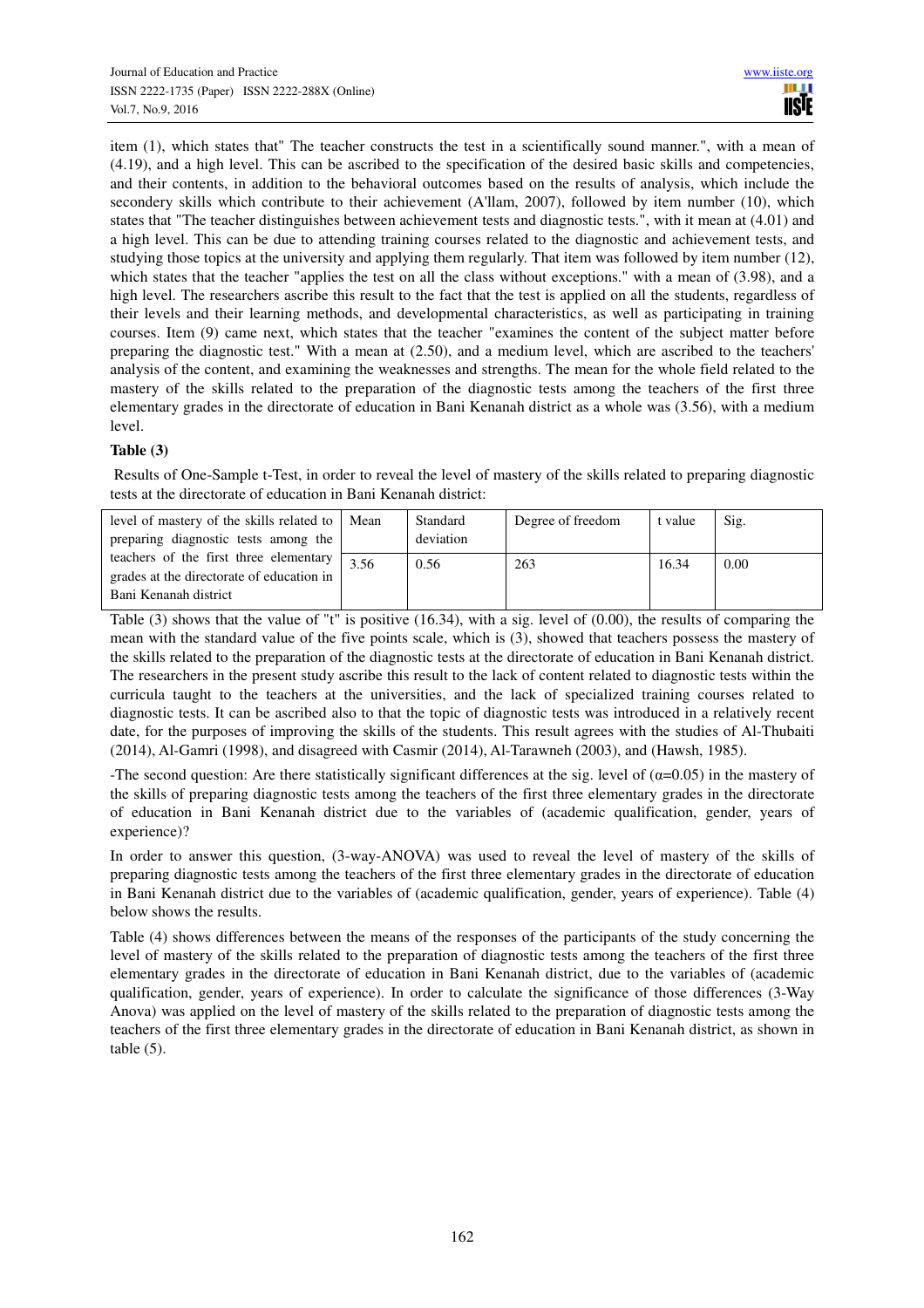# **Table (4)**

Means and standard deviations of the level of mastery of the skills related to the preparation of diagnostic tests among the teachers of the first three elementary grades in the directorate of education in Bani Kenanah district, due to the variables of (academic qualification, gender, and years of experience):

| Variables                                | category            | N   | M    | <b>SD</b> |
|------------------------------------------|---------------------|-----|------|-----------|
| Gender                                   | Males               | 41  | 3.47 | 0.56      |
|                                          | <b>Females</b>      | 223 | 3.58 | 0.56      |
| Number<br>of<br>of <sub>1</sub><br>Years | Less than 5 years   | 96  | 3.50 | 0.57      |
| Experience                               | 5-10 years          | 100 | 3.63 | 0.52      |
|                                          | More than ten years | 68  | 3.57 | 0.60      |
| Academic Qualification                   | B.A                 | 131 | 3.42 | 0.50      |
|                                          | High Diploma        | 75  | 3.65 | 0.58      |
|                                          | M.A or Higher       | 58  | 3.78 | 0.59      |

## **Table (5)**

Results of (3-Way Anova) for the level of mastery of the skills related to the preparation of diagnostic tests among the teachers of the first three elementary grades in the directorate of education in Bani Kenanah district, due to the variables of (academic qualification, gender, years of experience).

| Variable               | Sum of squares | Degree of freedom | Mean of squares |      | Sig. f |
|------------------------|----------------|-------------------|-----------------|------|--------|
| Gender                 | 0.52           |                   | 0.52            | 1.75 | 0.19   |
| N years of experience  | 0.40           |                   | 0.20            | 0.68 | 0.51   |
| Academic qualification | 5.28           |                   | 2.64            | 8.94 | 0.00   |
| Error                  | 76.21          | 258               | 0.30            |      |        |
| Corrected Sum          | 82.79          | 263               |                 |      |        |

Table (5) shows that:

- There are no statistically significant differences at the sig. level of  $(\alpha \le 0.05)$  in the level of mastery of the skills related to the preparation of diagnostic tests among the teachers of the first three elementary grades in the directorate of education in Bani Kenanah district, due to the variable of gender, with the value of "f", below the sig. level. Thus, the variable of gender is ignored in the study.
- There are no statistically significant differences at the sig. level of  $(\alpha \le 0.05)$  in the level of mastery of the skills related to the preparation of diagnostic tests among the teachers of the first three elementary grades in the directorate of education in Bani Kenanah district, due to the variable of years of experience, with the value of "f", below the sig. level. Thus, the result disagrees with the studies of Al-Thubaiti (2014), and Al-Gamri (1998).
- There are statistically significant differences at the sig. level of  $(\alpha \leq 0.05)$  in the level of mastery of the skills related to the preparation of diagnostic tests among the teachers of the first three elementary grades in the directorate of education in Bani Kenanah district, due to the variable of academic qualification.

In order to determine the impact of academic qualification of the level of mastery of the skills related to the preparation of diagnostic tests among the teachers of the first three elementary grades in the directorate of education in Bani Kenanah district, due to the variable of academic qualification, Scheffe' test was used, as shown in table (6) below.